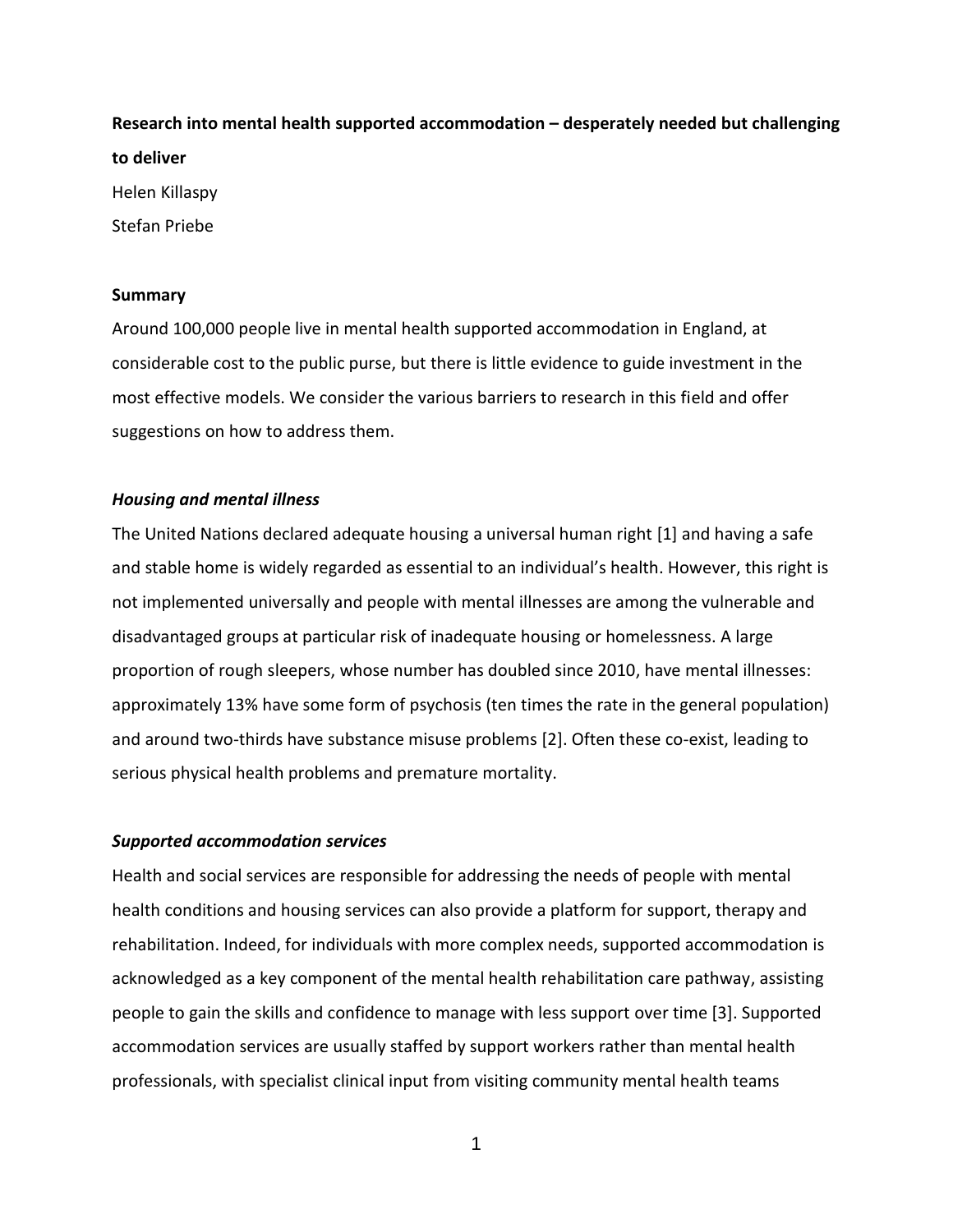provided by the statutory National Health Service (NHS). In England, there are three main types of mental health supported accommodation: i) residential care homes that comprise communal facilities, staffed 24 hours a day, providing meals, cleaning, laundry, supervision of medication and activities, and where residence is not time limited; ii) supported housing services that provide shared or individual, self-contained, time-limited tenancies with staff on-site up to 24 hours a day to assist the person to gain skills to move on to less supported accommodation; iii) floating outreach services that provide visiting support of a few hours per week to people living in permanent, self-contained, individual tenancies, with the aim of reducing support over time to zero [3].

# *Costs of supported accommodation services*

Across the country, it is estimated that around 30,000 adults with mental health conditions live in a residential care home, around 29,500 in supported housing (5% of all supported housing service users) and around 24,000 receive a specialist mental health floating outreach service. The cost of these services runs to hundreds of millions of pounds per year; the average weekly cost per person of floating outreach is £107, supported housing £317, and residential care £640 [4]. Despite this, there have been few empirical studies evaluating the effectiveness of these services and no trials comparing models. Recently, the Care Quality Commission raised concerns about the number of people with complex mental health problems experiencing lengthy admissions in so called 'locked rehabilitation units', usually provided by the independent sector, many miles from the person's home, and at a total cost to the NHS which has been estimated at over £500m per year [5]. Some supported accommodation providers have started to implement hybrid models that include both support workers and clinical staff in order to facilitate service users' discharge from inpatient rehabilitation units. Whilst these may represent a more efficient use of resources, and potentially reflect the political desire for greater integration of the different sectors providing services (statutory health and social care, voluntary and private sectors), logistical problems have been reported which may pose serious risks to client and staff safety. These include a lack of clarity about decision making due to split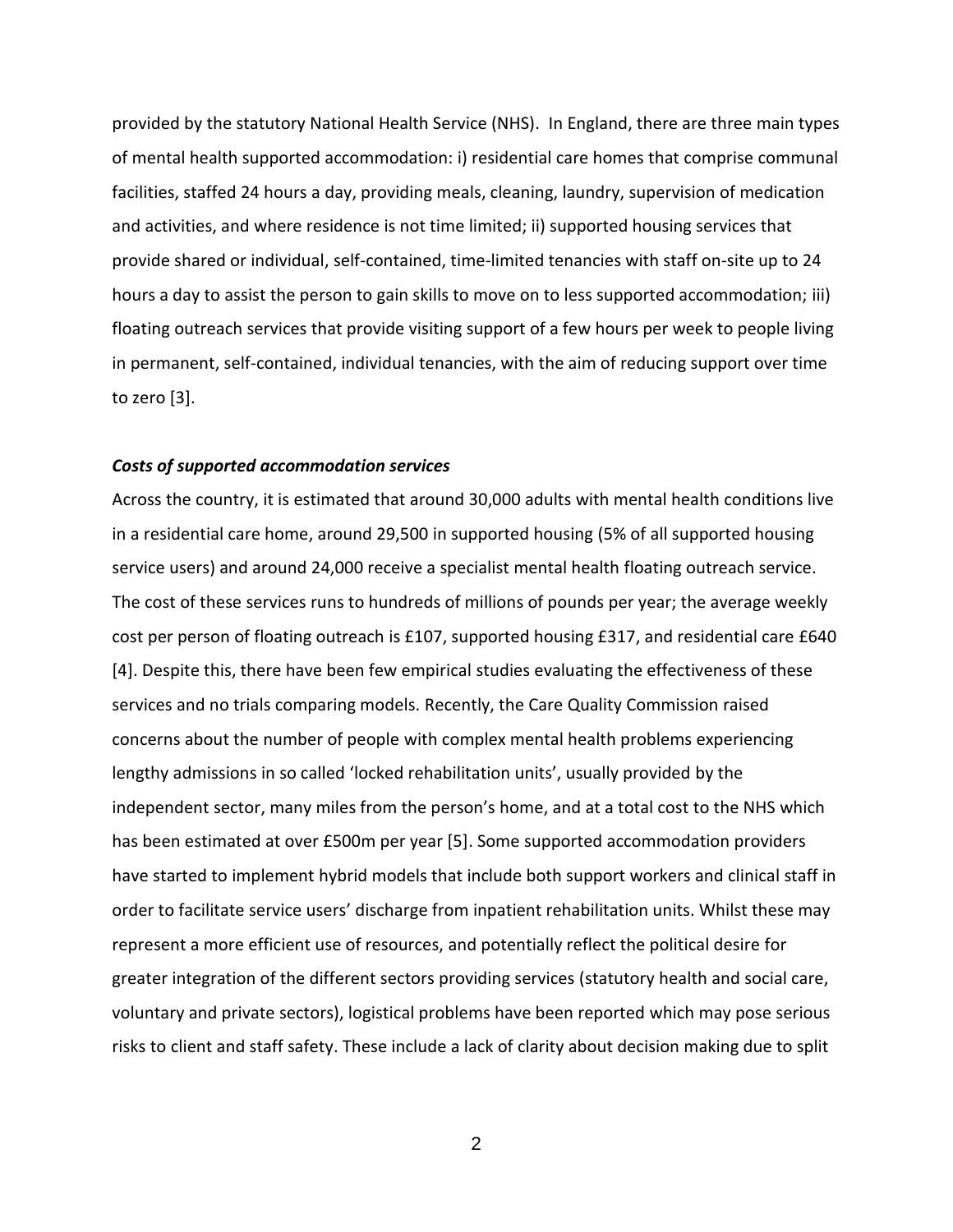management systems and difficulties accessing clinical records on-site due to incompatible IT systems. These new models also lack robust evaluation.

#### *Evidence for mental health supported accommodation in England*

From 2012 to 2017 we conducted a programme of research into mental health supported accommodation across England, funded by the National Institute of Health Research [4]. We found that people living in residential care had the highest level of needs whilst those in supported housing and floating outreach had similar levels. After adjusting for differences in clinical characteristics, users of supported housing services had the greatest autonomy but, along with users of floating outreach services, were much more likely to be a victim of crime than those living in residential care (>20% vs 4%). It therefore appears that as people move to more independent accommodation, their vulnerability increases. We followed 586 individuals and found that 41% were able to manage with less support at 30 month follow-up, but there were large differences between service types (10% of those in residential care, 39% in supported housing and 67% of those receiving floating outreach at recruitment achieved this). These figures highlight the unrealistic targets that these services have to work to; most supported housing services are commissioned to 'move people on' within two years. This results in a large number of individuals whose needs remain high being moved to another supported accommodation service providing a similar level of support, simply to meet this key performance indicator. This is clearly unhelpful, unnecessary and, frankly, inhumane.

# *Comparing models of supported accommodation through a randomised controlled trial*

Considering the lack of evidence on the effectiveness of different models, we believed that a randomised controlled trial (RCT) comparing supported housing and floating outreach was required. We drew from the analogy of vocational rehabilitation where several trials have successfully randomised participants to either 'train and place' (a more conventional approach of stepwise work related rehabilitation, where the person progresses from 'sheltered' settings to mainstream employment) or 'place and train' (where the individual is directly placed into independent employment with flexible support provided as needed – this model is known as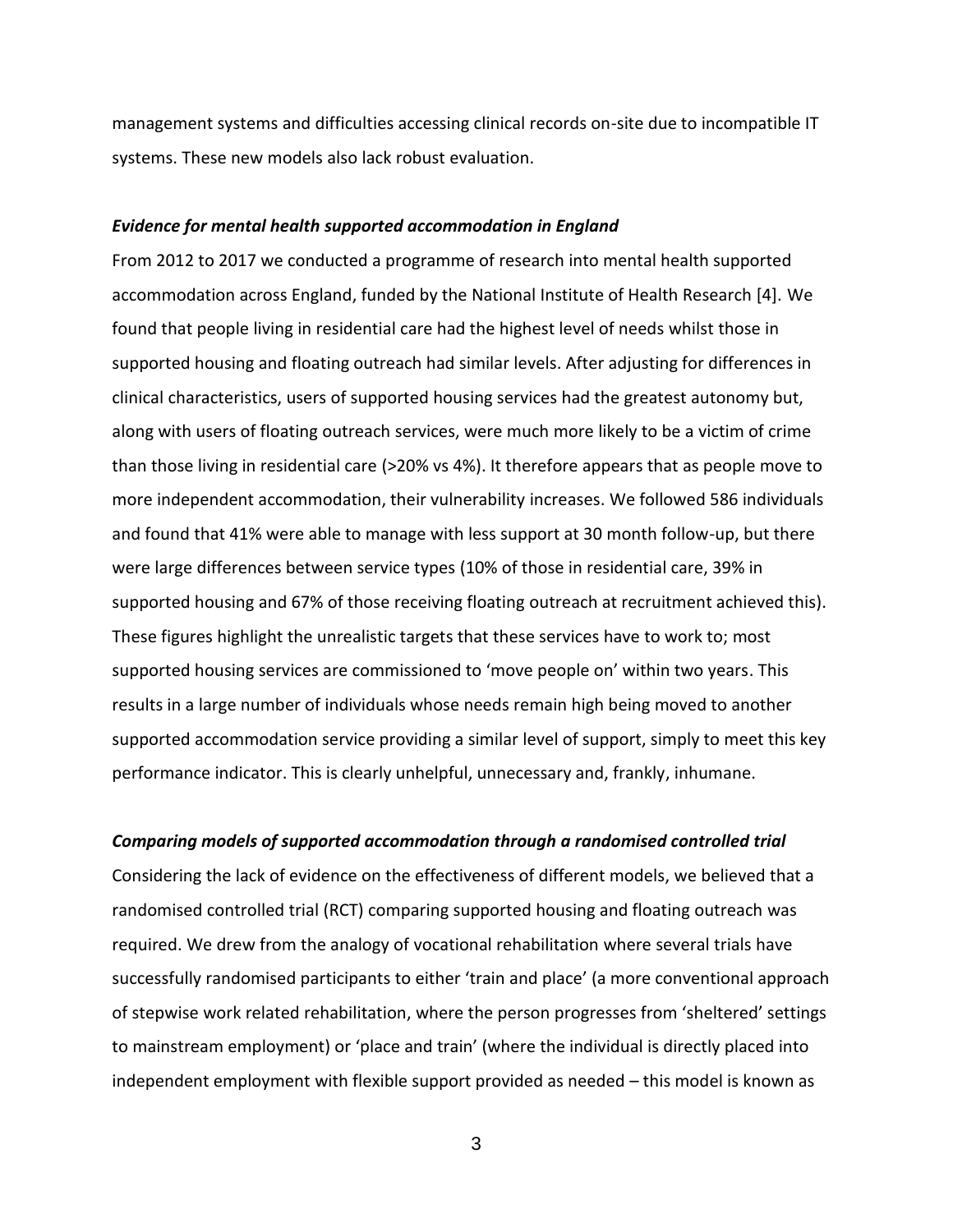Individual Placement and Support, or IPS). In a similar fashion, we conducted a feasibility trial to compare supported housing and floating outreach services. Since few differences have been found in the support delivered by these two models, the question is whether the current system, whereby individuals graduate from supported housing to floating outreach services, is really necessary or whether individuals might be able to move directly to a permanent tenancy with flexible intensity floating outreach support. The latter would have the advantage of reducing the number of moves an individual has to make. However, recruitment and randomisation were extremely difficult; of 1432 people screened only eight were randomised. Barriers included staff and service users' concerns about the type of supported accommodation being decided at random, and clinicians' perceived lack of equipoise in the two models being compared; most felt that individuals needed to first live in supported housing before 'stepping down' to floating outreach services. We concluded that trials comparing existing models of supported accommodation in England were not feasible or would end up with a highly selective sample preventing any generalisation of the findings. In a context where new models of supported accommodation are springing up, the absence of evidence presents a major problem for service planners.

#### *Barriers to conducting trials in this field*

One can only speculate as to why randomisation is possible to different models of vocational rehabilitation but not to different models of supported accommodation, but possible explanations include: A) where a person lives may be seen as more fundamental to life than gaining employment, and health service staff may feel more responsible for adverse events/risks arising in the home compared with the workplace, thus making randomisation for a research study of supported accommodation unacceptable; B) arranging accommodation for individuals requires more processes and approvals than arranging employment, involving various individuals, agencies and decision making panels. This process (which varies substantially across local authorities) multiplies the probability that someone in the decision chain raises concerns and vetoes the potential randomisation of an individual; C) even if the approval processes could be streamlined, it is challenging to ensure adequate availability of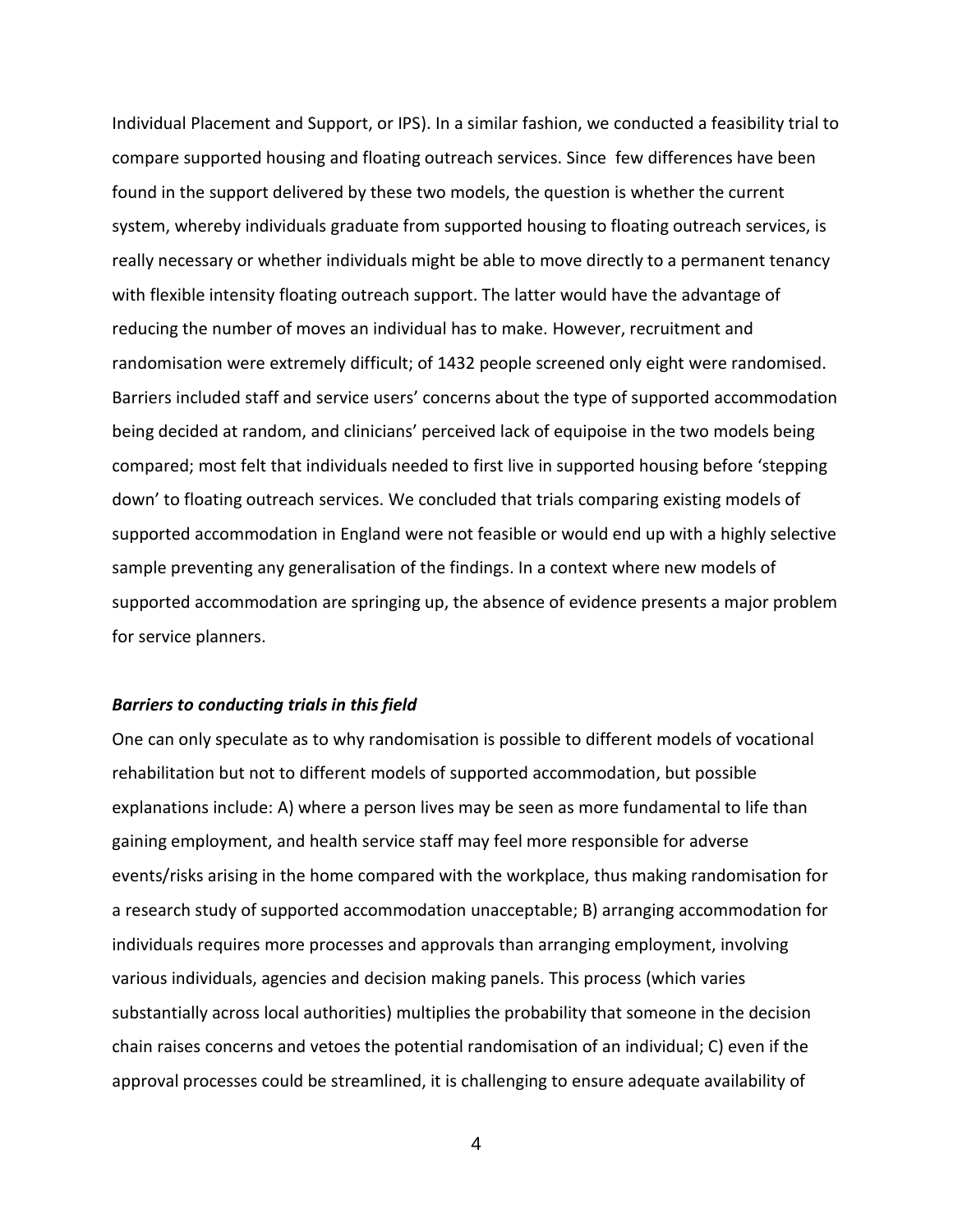different types of supported accommodation for randomised individuals to move to - allocation is, understandably, heavily influenced by vacancies in local supported accommodation.

#### *The way forward*

What is the way forward, when - at least in the current context in the UK - RCTs comparing different approaches to housing do not appear feasible? We could decide to leave the expensive and important field of housing services for people with mental illnesses an evidencefree area, yet it would be ethically and practically unacceptable to ignore these services in research just because they are difficult to study. Thus, different methods to evaluate them have to be found. Working with policy makers and service providers to collect and publish data on all services in the country about the type of residents they accept, what exactly is being provided, how long they stay and what their outcomes are in terms of social and everyday function, experiences and quality of life may be a first step. This would not require sophisticated research study designs but could provide a starting point for more specific longitudinal studies. We could also conduct more qualitative research. However, although our recent systematic review of the qualitative evidence identified a large range of structural, process, relational and contextual factors that influenced service users' experiences, we found no clear differences in the culture and content of care delivered by different types of supported accommodation [4]. A further idea would be to use the considerable international variation in models as a type of natural experiment for comparing costs and outcomes. Whatever research methods are found to be feasible, providing better evidence for which type of housing support is beneficial for different groups of people with mental illnesses remains a major challenge to the research community.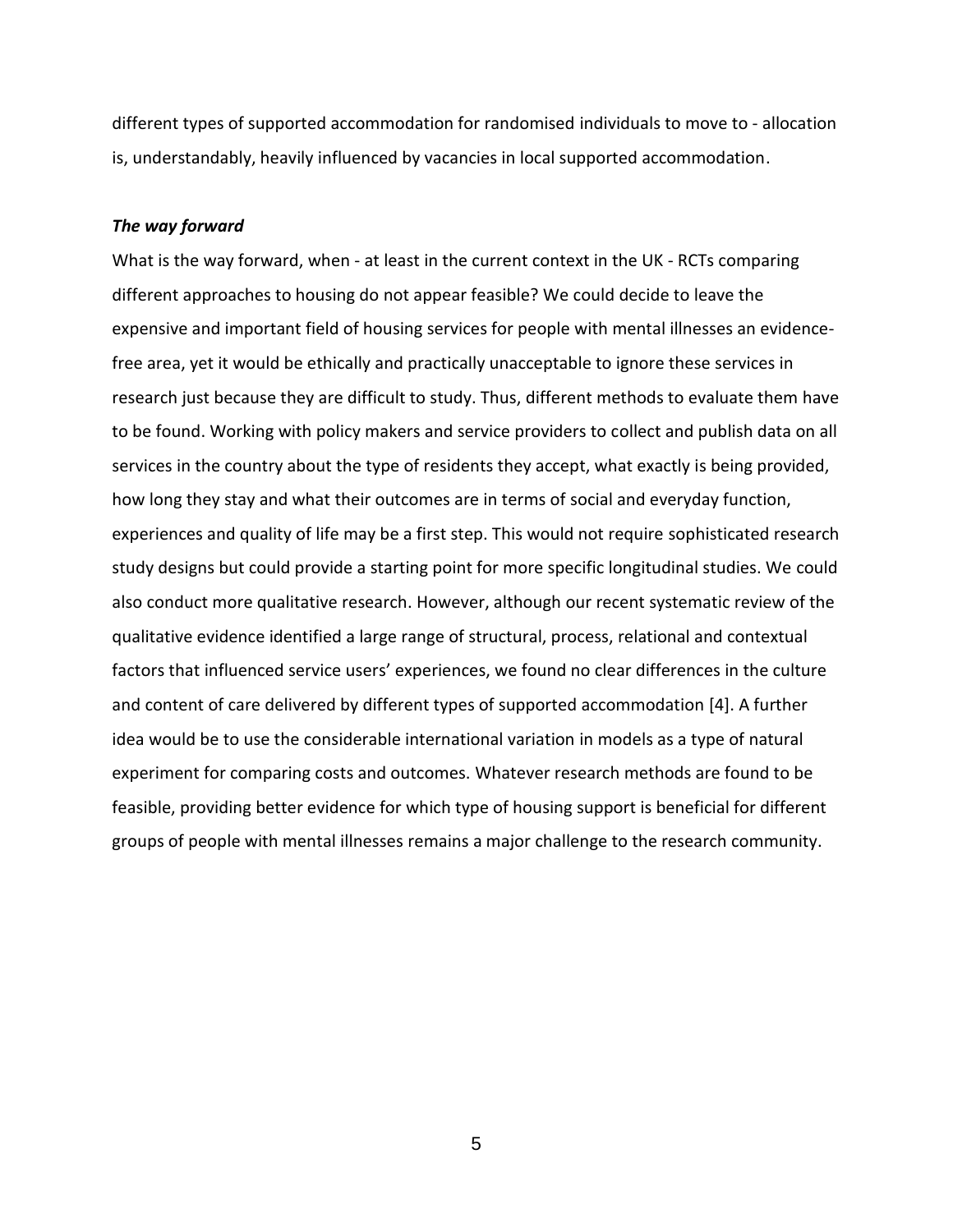# **REFERENCES**

- 1. Office of the United Nations High Commission for Human Rights. *The Right to Adequate Housing*. Fact Sheet No. 21/Rev.1. UN; Geneva: 2009.
- 2. Ministry of Housing, Communities and Local Government. *Rough sleeping statistics. Autumn 2018*, published 31.1.2019.

[https://assets.publishing.service.gov.uk/government/uploads/system/uploads/attachment\\_dat](https://assets.publishing.service.gov.uk/government/uploads/system/uploads/attachment_data/file/781567/Rough_Sleeping_Statistics_2018_release.pdf) [a/file/781567/Rough\\_Sleeping\\_Statistics\\_2018\\_release.pdf](https://assets.publishing.service.gov.uk/government/uploads/system/uploads/attachment_data/file/781567/Rough_Sleeping_Statistics_2018_release.pdf)

- 3. Joint Commissioning Panel for Mental Health. *Guidance for commissioners of rehabilitation services for people with complex mental health needs. Volume two: practical mental health commissioning*. London: Joint Commissioning Panel for Mental Health, revised 2016.
- 4. Killaspy H, Priebe S, King M, Eldridge S, McCrone P, Shepherd G, Arbuthnott A, Leavey G, Curtis S, McPherson P, Dowling S. *Supported accommodation for people with mental health problems: the QuEST research programme with feasibility RCT*. Programme Grants for Applied Research 2019;7(7) Final Report. NIHR Journals Library. [doi.org/10.3310/pgfar07070](https://doi.org/10.3310/pgfar07070)
- 5. Care Quality Commission. *The State of Care in Mental Health Services 2014-2017*. CQC; London: 2018.

# **AUTHORS' DECLARATION OF INTERESTS**

None

# **AUTHOR DETAILS**

Corresponding author

**Helen Killaspy** - MBBS, PhD, FRCPsych, Professor of Rehabilitation Psychiatry, Division of Psychiatry, University College London and Honorary Consultant in Rehabilitation Psychiatry, Camden and Islington NHS Foundation Trust, London, UK.

[h.killaspy@ucl.ac.uk](mailto:h.killaspy@ucl.ac.uk)